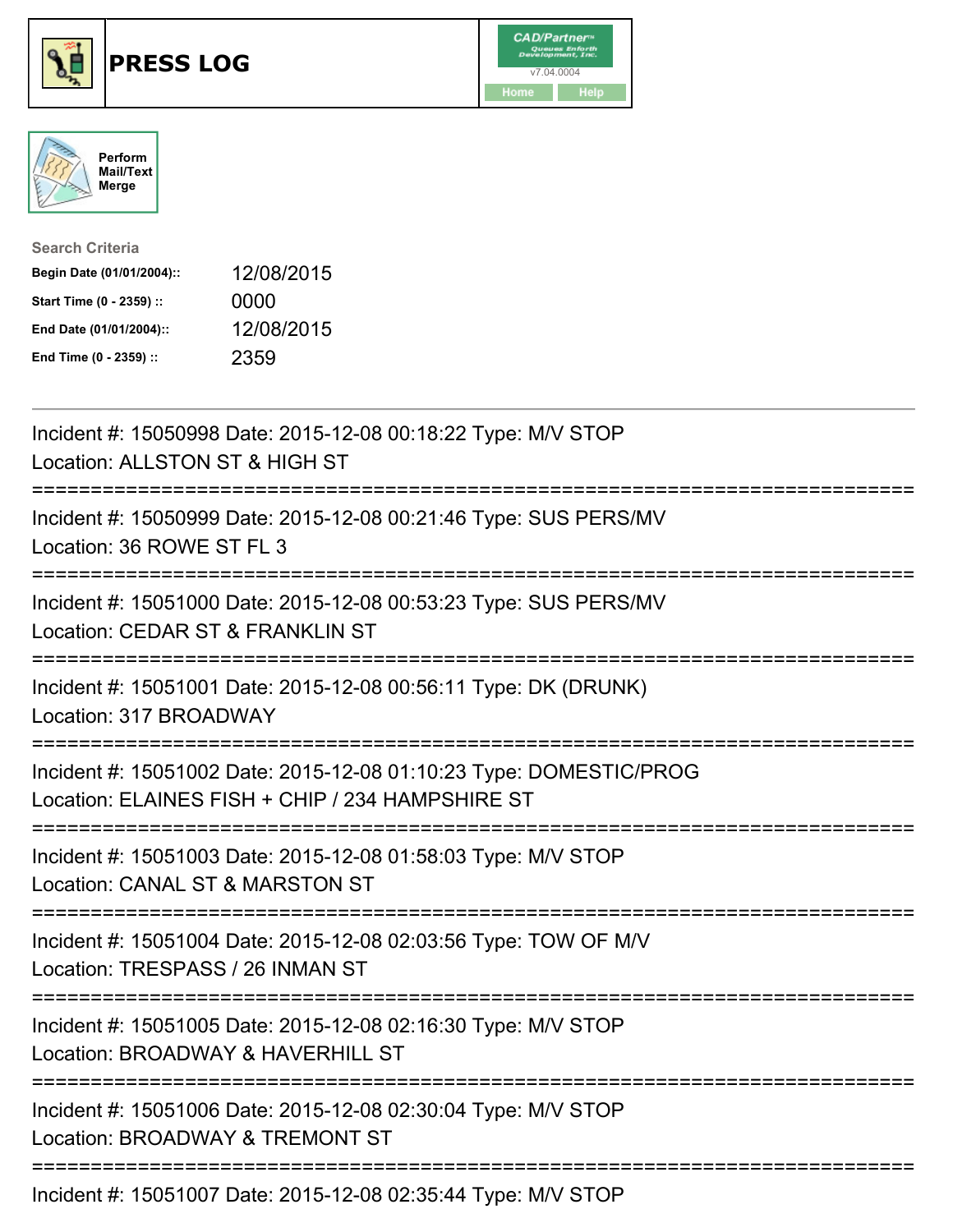Location: 16 KENNETH ST

| Incident #: 15051008 Date: 2015-12-08 02:51:30 Type: M/V STOP<br><b>Location: 9 BEACON ST</b>                    |
|------------------------------------------------------------------------------------------------------------------|
| Incident #: 15051009 Date: 2015-12-08 02:58:34 Type: M/V STOP<br>Location: ANDOVER ST & S BROADWAY               |
| Incident #: 15051010 Date: 2015-12-08 03:04:26 Type: M/V STOP<br>Location: ANDOVER ST & BEACON ST                |
| Incident #: 15051011 Date: 2015-12-08 03:09:26 Type: ALARMS<br>Location: ADVANCED AUTO PARTS / 183 BROADWAY      |
| Incident #: 15051012 Date: 2015-12-08 03:13:28 Type: ASSSIT AMBULANC<br>Location: 310 PARK ST                    |
| Incident #: 15051013 Date: 2015-12-08 03:56:32 Type: M/V STOP<br>Location: ESSEX ST & GREENWOOD ST               |
| Incident #: 15051014 Date: 2015-12-08 04:00:39 Type: PROWLER<br>Location: 177 BAILEY ST                          |
| Incident #: 15051015 Date: 2015-12-08 04:02:27 Type: M/V STOP<br>Location: ALLSTON ST & HOWARD ST                |
| Incident #: 15051016 Date: 2015-12-08 04:07:17 Type: DISABLED MV<br>Location: SAL'S RESTURANT / 354 MERRIMACK ST |
| Incident #: 15051017 Date: 2015-12-08 04:07:22 Type: ALARMS<br>Location: 12 CONDUIT ST                           |
| Incident #: 15051018 Date: 2015-12-08 05:10:34 Type: UNKNOWN PROB<br>Location: 452 HAVERHILL ST FL 1             |
| Incident #: 15051019 Date: 2015-12-08 05:15:53 Type: ALARMS<br>Location: 150 ARLINGTON ST                        |
| Incident #: 15051020 Date: 2015-12-08 05:25:49 Type: ALARMS<br>Location: 25 BELLEVUE ST                          |
| Incident #: 15051021 Date: 2015-12-08 05:33:56 Type: M/V STOP                                                    |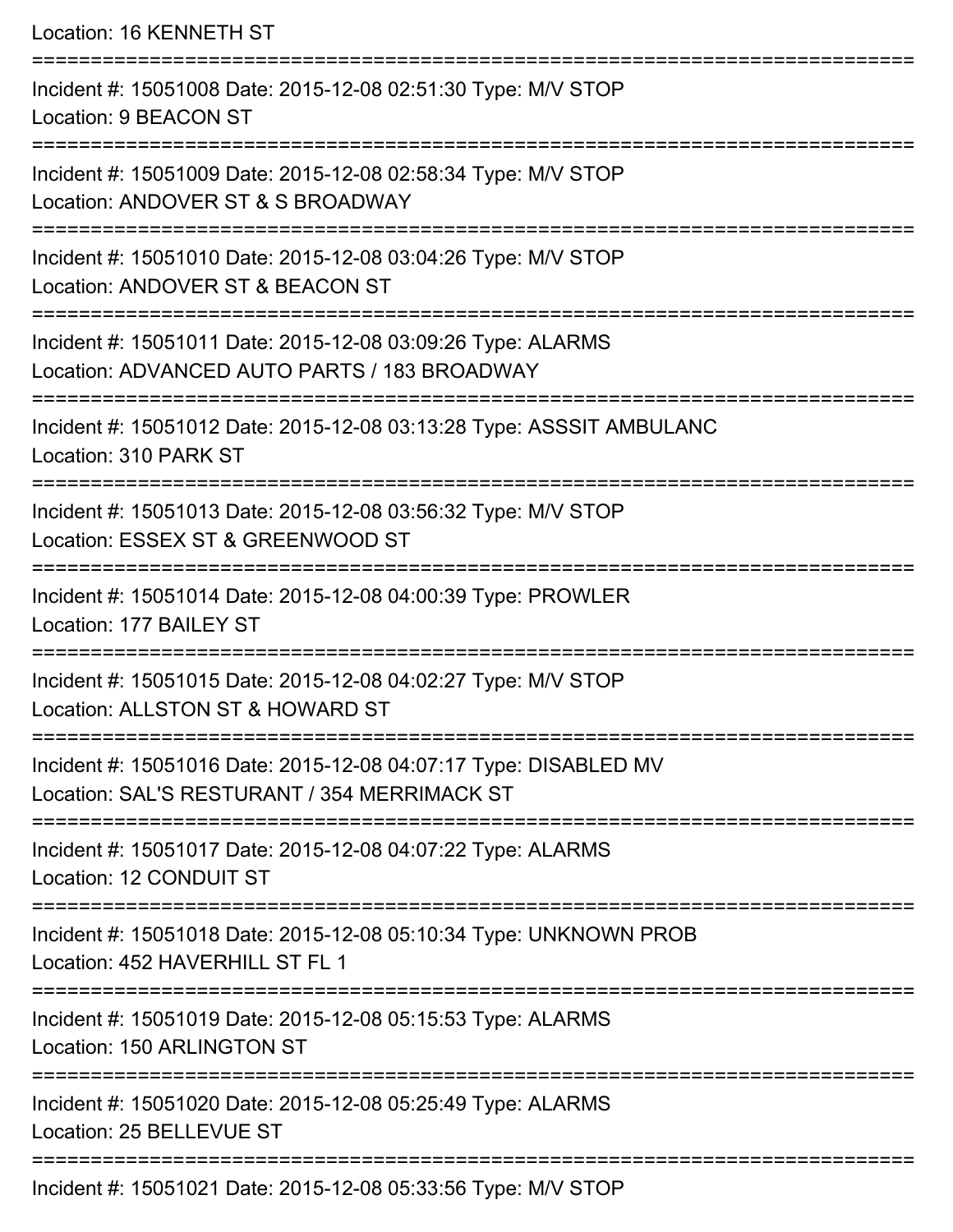| Incident #: 15051022 Date: 2015-12-08 05:50:29 Type: ASSSIT AMBULANC<br>Location: 800 ESSEX ST FL 1 |
|-----------------------------------------------------------------------------------------------------|
| Incident #: 15051023 Date: 2015-12-08 06:37:53 Type: TOW/REC/STOL<br>Location: 89 BELKNAP ST        |
| Incident #: 15051024 Date: 2015-12-08 06:43:28 Type: ALARMS<br>Location: 175 MARKET ST              |
| Incident #: 15051025 Date: 2015-12-08 06:49:54 Type: STOL/MV/PAS<br>Location: 2 COLUMBUS AV         |
| Incident #: 15051026 Date: 2015-12-08 06:53:57 Type: STOL/MV/PAS<br>Location: 521 LOWELL ST         |
| Incident #: 15051027 Date: 2015-12-08 07:00:09 Type: UNWANTEDGUEST<br>Location: 29 ORCHARD ST FL 1  |
| Incident #: 15051028 Date: 2015-12-08 07:17:28 Type: PARK & WALK<br>Location: 205 BROADWAY          |
| Incident #: 15051029 Date: 2015-12-08 07:26:25 Type: ALARMS<br>Location: TORRES RESD. / 38 CEDAR ST |
| Incident #: 15051030 Date: 2015-12-08 07:31:11 Type: CLOSE STREET<br>Location: AVON ST & JACKSON ST |
| Incident #: 15051031 Date: 2015-12-08 07:51:43 Type: STOL/MV/PAS<br>Location: 89 BELKNAP ST         |
| Incident #: 15051032 Date: 2015-12-08 08:09:43 Type: STOL/MV/PAS<br>Location: 46 TEXAS AV           |
| Incident #: 15051033 Date: 2015-12-08 08:15:33 Type: STOL/MV/PAS<br>Location: 124 BEACON AV         |
| Incident #: 15051034 Date: 2015-12-08 08:20:36 Type: ASSSIT AMBULANC<br>Location: 161 BAILEY ST     |
| Incident #: 15051035 Date: 2015-12-08 08:27:06 Type: A&B PAST                                       |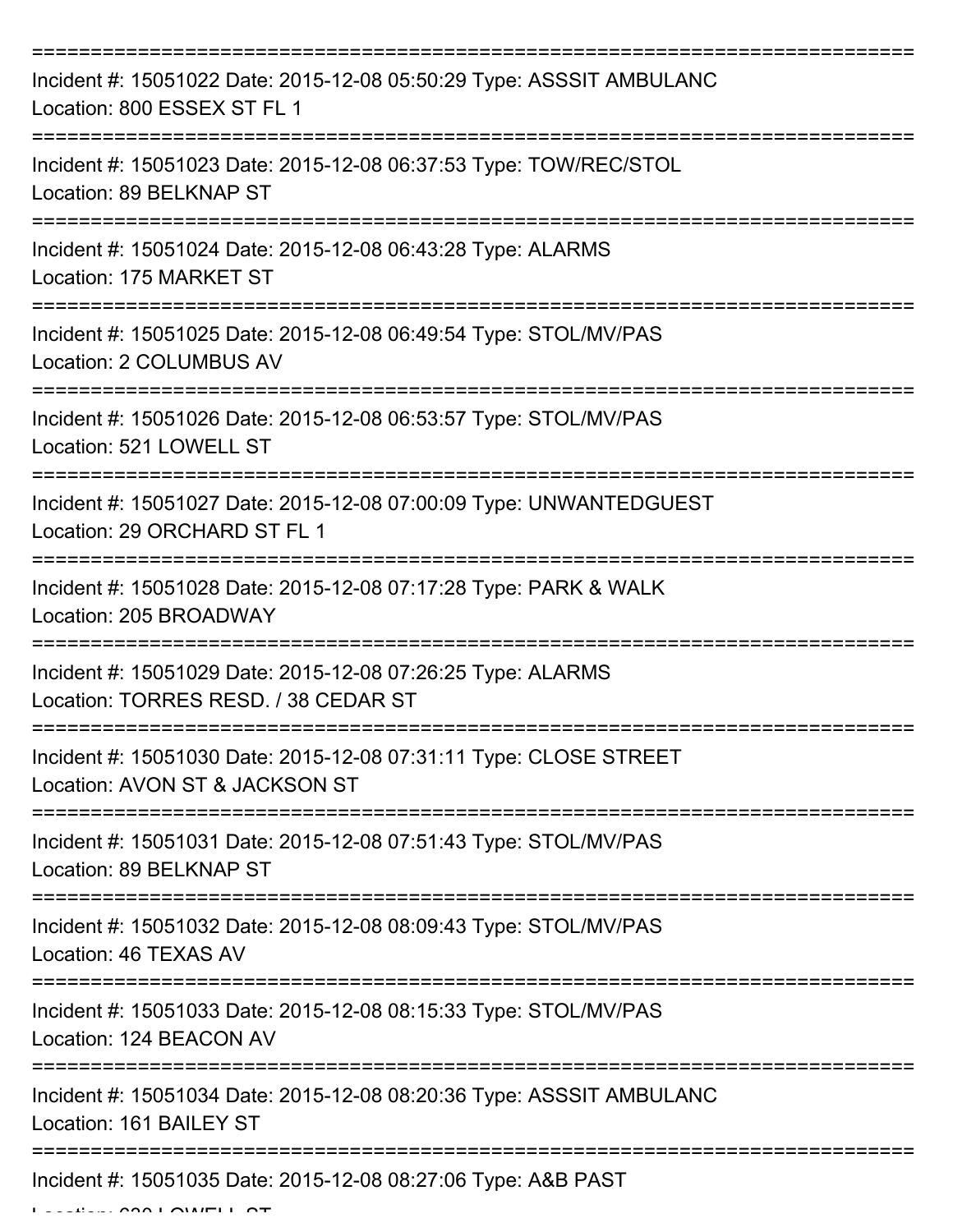| Incident #: 15051036 Date: 2015-12-08 08:37:47 Type: ALARMS<br>Location: 47 SPRUCE ST                               |
|---------------------------------------------------------------------------------------------------------------------|
| Incident #: 15051037 Date: 2015-12-08 08:49:24 Type: ALARMS<br>Location: BROADWAY DENTAL / 205 BROADWAY             |
| Incident #: 15051038 Date: 2015-12-08 08:55:53 Type: ALARMS<br>Location: NEW ENGLAND EYE SPECIALIST / 25 MARSTON ST |
| Incident #: 15051039 Date: 2015-12-08 09:24:43 Type: STOL/MV/PAS<br>Location: 66A CENTRE ST                         |
| Incident #: 15051040 Date: 2015-12-08 09:30:02 Type: CONFIS PROP<br>Location: 18 FALMOUTH ST                        |
| Incident #: 15051041 Date: 2015-12-08 09:30:43 Type: RECOV/STOL/MV<br>Location: 1 BEACON AV                         |
| Incident #: 15051042 Date: 2015-12-08 09:34:42 Type: SUS PERS/MV<br>Location: BROADWAY & FLORENCE ST                |
| Incident #: 15051043 Date: 2015-12-08 09:36:26 Type: MEDIC SUPPORT<br>Location: 485 HOWARD ST                       |
| Incident #: 15051044 Date: 2015-12-08 09:43:17 Type: MEDIC SUPPORT<br>Location: 113 LOWELL ST #2A                   |
| Incident #: 15051045 Date: 2015-12-08 09:56:10 Type: DRUG VIO<br>Location: CURRIER ST & ERVING AV                   |
| Incident #: 15051046 Date: 2015-12-08 10:02:21 Type: SPECIAL CHECK<br>Location: 10 DIAMOND ST                       |
| Incident #: 15051047 Date: 2015-12-08 10:06:34 Type: TOW OF M/V<br>Location: LA FRUITERIA / 75 MANCHESTER ST        |
| Incident #: 15051048 Date: 2015-12-08 10:15:45 Type: MAN DOWN<br>Location: BROADWAY & HAVERHILL ST                  |
| ---------------------------------<br>Incident #: 15051049 Date: 2015-12-08 10:28:57 Type: 209A/SERVE                |

Location: 120 HIGH ST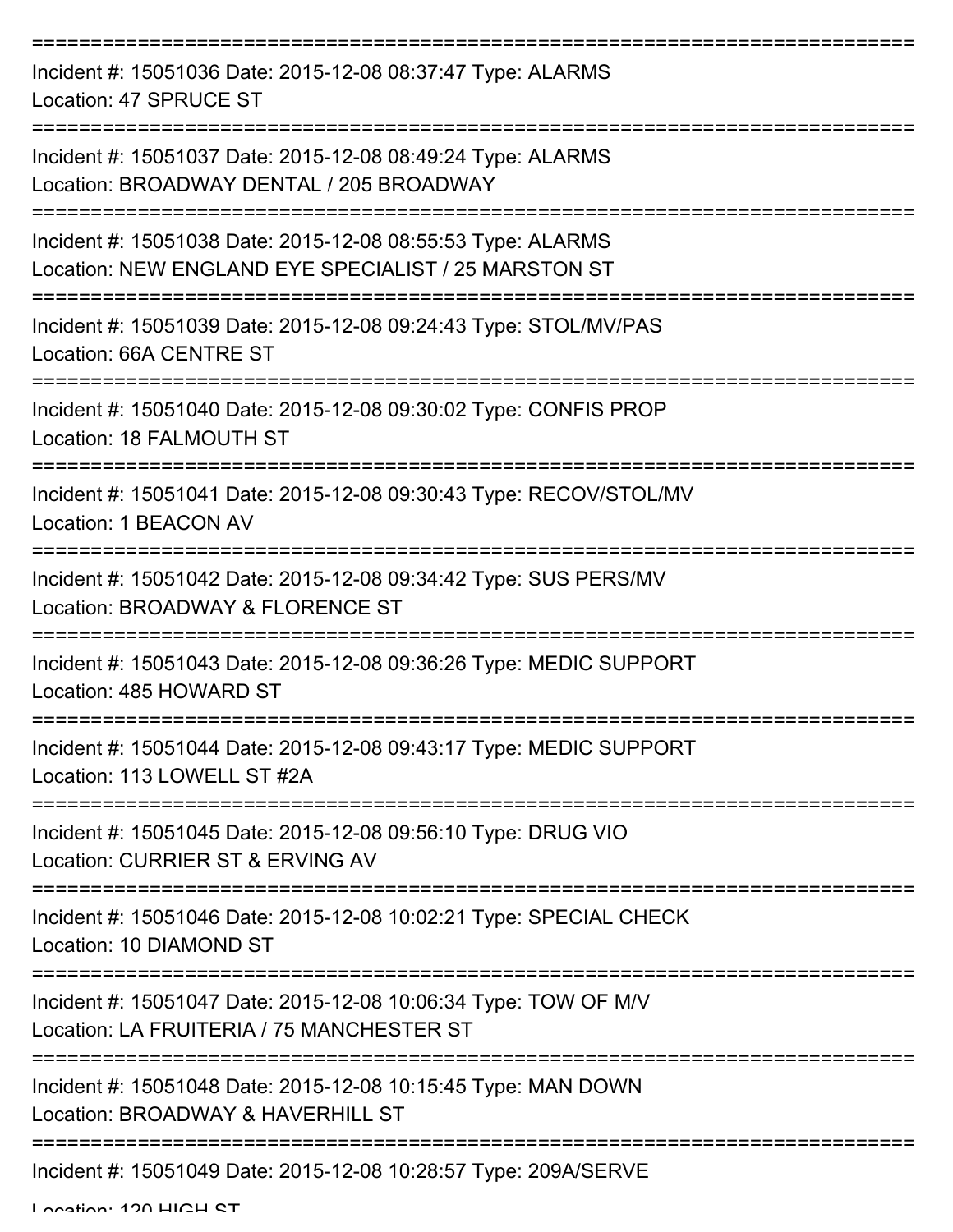| Incident #: 15051050 Date: 2015-12-08 10:36:46 Type: TOW OF M/V<br>Location: MYRTLE ST & WILLOW ST         |
|------------------------------------------------------------------------------------------------------------|
| Incident #: 15051051 Date: 2015-12-08 10:41:16 Type: DRUG VIO<br>Location: HANLON CT & WEST ST             |
| Incident #: 15051052 Date: 2015-12-08 10:48:27 Type: ASSSIT OTHER PD<br><b>Location: HALLENAN AV</b>       |
| Incident #: 15051053 Date: 2015-12-08 11:00:56 Type: SUS PERS/MV<br>Location: BROADWAY & LOWELL ST         |
| Incident #: 15051054 Date: 2015-12-08 11:02:57 Type: THREATS<br>Location: 2 APPLETON ST                    |
| Incident #: 15051055 Date: 2015-12-08 11:09:36 Type: UNWANTEDGUEST<br>Location: 8 SARGENT AV               |
| Incident #: 15051057 Date: 2015-12-08 11:16:23 Type: SUICIDE ATTEMPT<br>Location: 4 BEACON AV #53B         |
| Incident #: 15051056 Date: 2015-12-08 11:18:14 Type: ALARM/BURG<br>Location: 100 EVERETT ST                |
| Incident #: 15051058 Date: 2015-12-08 11:54:56 Type: M/V STOP<br>Location: BROADWAY & LOWELL ST            |
| Incident #: 15051059 Date: 2015-12-08 11:58:15 Type: M/V STOP<br>Location: 81 EVERETT ST                   |
| Incident #: 15051060 Date: 2015-12-08 12:05:23 Type: TOW OF M/V<br>Location: FROSTY MUG / 275 MERRIMACK ST |
| Incident #: 15051061 Date: 2015-12-08 12:08:27 Type: MV/BLOCKING<br>Location: 10 GRAFTON ST                |
| Incident #: 15051062 Date: 2015-12-08 12:22:43 Type: UNWANTEDGUEST<br>Location: 85 NEWBURY ST #3L          |
| Incident #: 15051063 Date: 2015-12-08 12:30:49 Type: M/V STOP<br>Location: MELROSE ST & WATER ST           |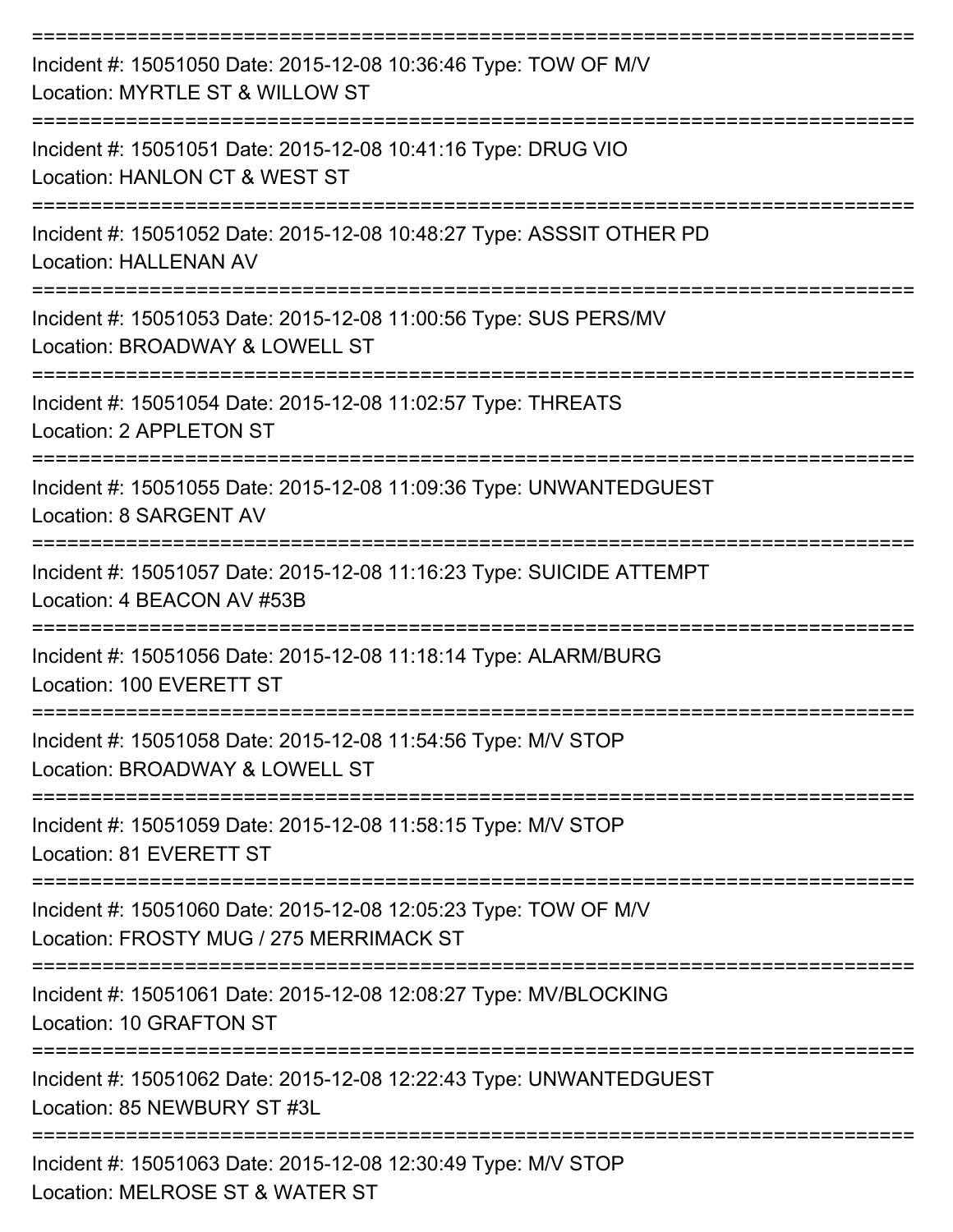| Incident #: 15051064 Date: 2015-12-08 12:55:44 Type: MEDIC SUPPORT<br>Location: 74 BUTLER ST                                      |
|-----------------------------------------------------------------------------------------------------------------------------------|
| Incident #: 15051065 Date: 2015-12-08 13:05:30 Type: ALARM/BURG<br>Location: 47 SPRUCE ST                                         |
| Incident #: 15051066 Date: 2015-12-08 13:06:32 Type: MEDIC SUPPORT<br>Location: 22B CANTON ST                                     |
| Incident #: 15051067 Date: 2015-12-08 13:28:45 Type: MAL DAMAGE<br>Location: PACKARD PHARMACY / 128 PARKER ST                     |
| Incident #: 15051068 Date: 2015-12-08 13:38:08 Type: ALARMS<br><b>Location: 79 SAUNDERS ST</b><br>=============================== |
| Incident #: 15051069 Date: 2015-12-08 14:17:54 Type: M/V STOP<br>Location: BERKELEY ST & SAUNDERS ST                              |
| Incident #: 15051071 Date: 2015-12-08 14:19:55 Type: AUTO ACC/PI<br>Location: AMES ST & ESSEX ST                                  |
| ==================<br>Incident #: 15051070 Date: 2015-12-08 14:20:42 Type: SPECIAL CHECK<br>Location: 10 DIAMOND ST               |
| Incident #: 15051072 Date: 2015-12-08 14:40:38 Type: ALARM/BURG<br>Location: 30 SULLIVAN AV                                       |
| Incident #: 15051073 Date: 2015-12-08 14:44:31 Type: ROBBERY UNARM<br>Location: JACKSON ST & SUMMER ST                            |
| Incident #: 15051074 Date: 2015-12-08 14:52:21 Type: DISTURBANCE<br>Location: 9 EASTON ST                                         |
| Incident #: 15051075 Date: 2015-12-08 15:02:41 Type: M/V STOP<br>Location: LAWRENCE ST & MAPLE ST                                 |
| Incident #: 15051076 Date: 2015-12-08 15:08:43 Type: UNWANTEDGUEST<br>Location: TARBOX SCHOOL / 59 ALDER ST                       |
| Incident #: 15051077 Date: 2015-12-08 15:21:05 Type: SUS PERS/MV<br>Location: 37 SUMMER ST                                        |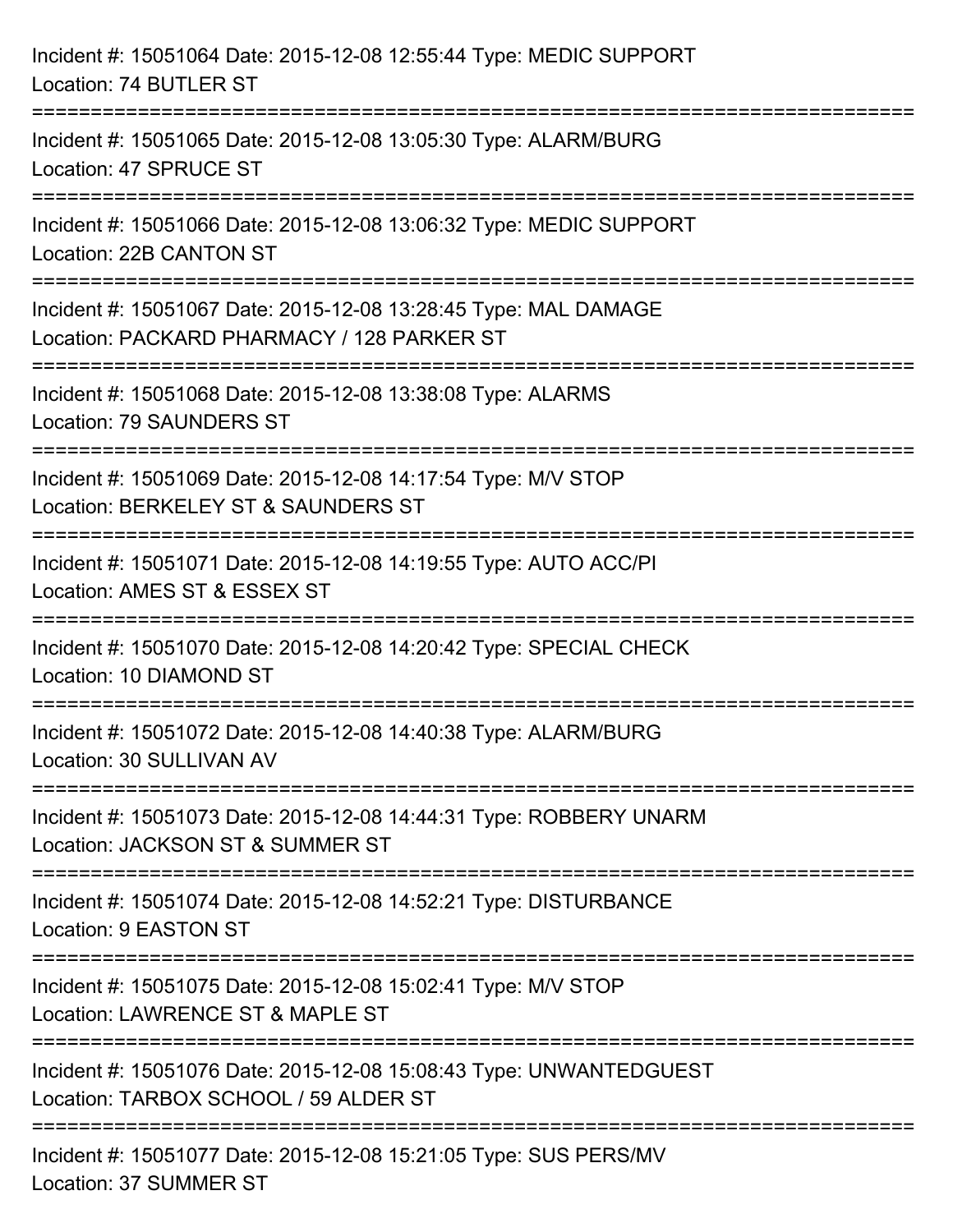| Incident #: 15051078 Date: 2015-12-08 15:23:38 Type: ALARMS<br>Location: COMMUNITY ACTION COUNCIL / 305 ESSEX ST<br>:===================== |
|--------------------------------------------------------------------------------------------------------------------------------------------|
| Incident #: 15051079 Date: 2015-12-08 15:25:21 Type: M/V STOP<br>Location: BROADWAY & WHITMAN ST                                           |
| Incident #: 15051080 Date: 2015-12-08 15:35:10 Type: AUTO ACC/NO PI<br>Location: HAVERHILL ST & LAWRENCE ST<br>:=========================  |
| Incident #: 15051081 Date: 2015-12-08 15:39:07 Type: ANIMAL COMPL<br>Location: 19 SPRINGFIELD ST FL 2                                      |
| Incident #: 15051082 Date: 2015-12-08 15:44:49 Type: M/V STOP<br>Location: 352 ESSEX ST                                                    |
| Incident #: 15051083 Date: 2015-12-08 16:00:02 Type: M/V STOP<br>Location: BROADWAY & LOWELL ST                                            |
| Incident #: 15051084 Date: 2015-12-08 16:17:40 Type: TRESPASSING<br>Location: 141 AMESBURY ST<br>=================                         |
| Incident #: 15051085 Date: 2015-12-08 16:21:26 Type: ALARMS<br>Location: 256 ESSEX ST #202                                                 |
| Incident #: 15051086 Date: 2015-12-08 16:27:45 Type: STOL/MV/PAS<br>Location: 135 BUTLER ST                                                |
| Incident #: 15051087 Date: 2015-12-08 16:42:20 Type: FRAUD<br>Location: 12 MONMOUTH ST                                                     |
| Incident #: 15051088 Date: 2015-12-08 16:51:08 Type: FRAUD<br>Location: 2 MUSEUM SQ #1009                                                  |
| Incident #: 15051089 Date: 2015-12-08 17:18:22 Type: 209A/SERVE<br>Location: 136 WILLOW ST                                                 |
| Incident #: 15051090 Date: 2015-12-08 17:58:16 Type: M/V STOP<br>Location: 80 CEDAR ST                                                     |
| Incident #: 15051091 Date: 2015-12-08 18:01:59 Type: M/V STOP<br>Location: BRADFORD ST & FRANKLIN ST                                       |

===========================================================================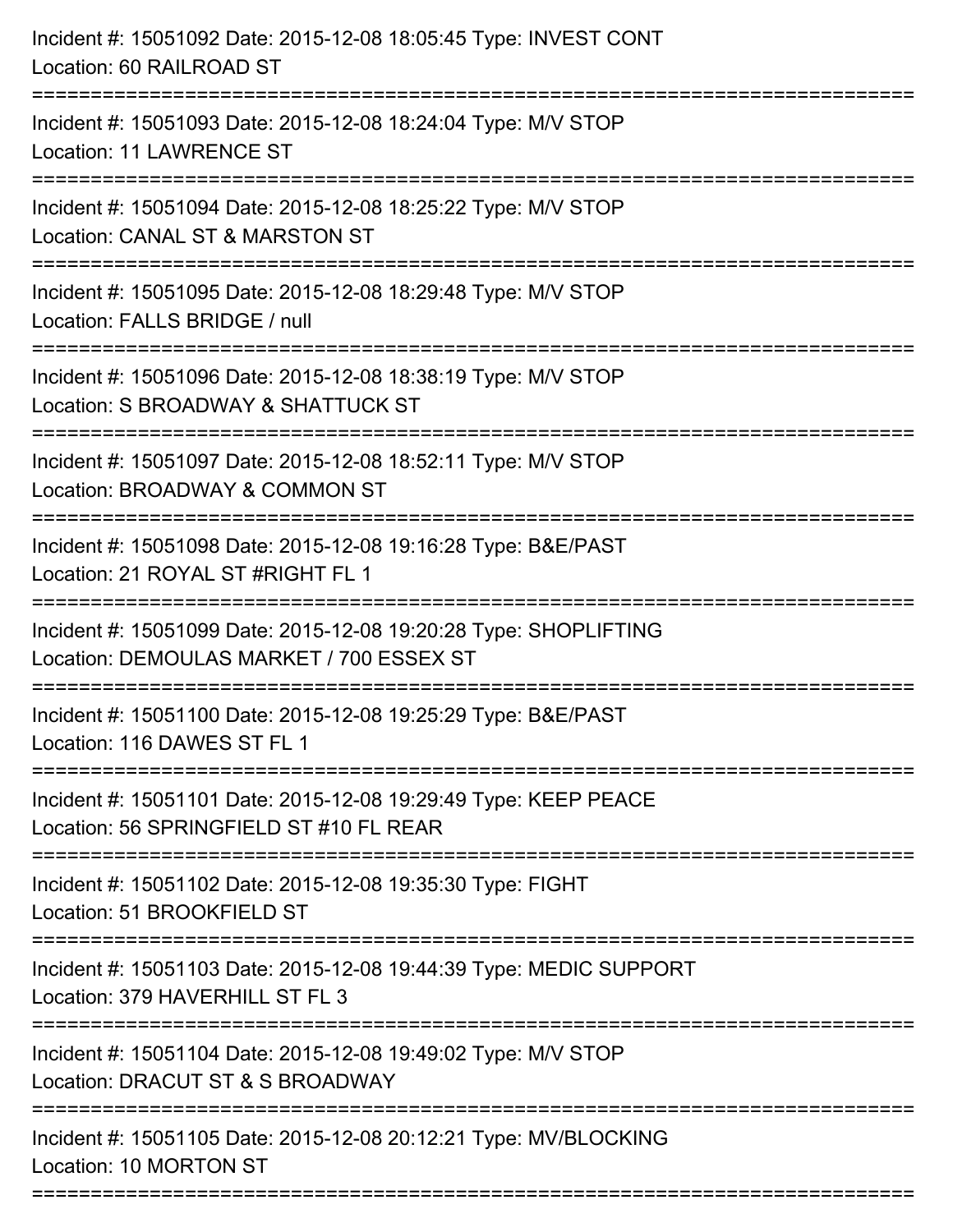Location: HIGH ST

| Incident #: 15051107 Date: 2015-12-08 21:06:18 Type: UNWANTEDGUEST<br>Location: 11 LAWRENCE ST #303 FL 3                |
|-------------------------------------------------------------------------------------------------------------------------|
| Incident #: 15051108 Date: 2015-12-08 21:11:32 Type: M/V STOP<br>Location: BRADFORD ST & HAMPSHIRE ST                   |
| Incident #: 15051109 Date: 2015-12-08 21:59:25 Type: MISSING PERS<br><b>Location: 1 TREMONT ST</b>                      |
| Incident #: 15051110 Date: 2015-12-08 22:04:16 Type: E911 HANGUP<br>Location: 100 OSGOOD ST                             |
| Incident #: 15051111 Date: 2015-12-08 22:16:41 Type: TOW OF M/V<br>Location: 16 E LAUREL ST                             |
| Incident #: 15051112 Date: 2015-12-08 22:40:19 Type: SUS PERS/MV<br>Location: 17 MT VERNON ST                           |
| Incident #: 15051113 Date: 2015-12-08 22:41:51 Type: ALARM/BURG<br>Location: DEMOULAS MARKET / 700 ESSEX ST             |
| Incident #: 15051114 Date: 2015-12-08 22:54:06 Type: MISSING PERS<br>Location: 108 TREMONT ST                           |
| Incident #: 15051115 Date: 2015-12-08 23:02:59 Type: AUTO ACC/NO PI<br>Location: COMMON ST & LAWRENCE ST                |
| Incident #: 15051116 Date: 2015-12-08 23:23:07 Type: NOISE ORD<br>Location: 47 COOLIDGE ST                              |
| Incident #: 15051117 Date: 2015-12-08 23:31:56 Type: VIO CITY ORD<br>Location: 1 BICKNELL TER                           |
| Incident #: 15051118 Date: 2015-12-08 23:34:01 Type: SEX OFF. PAST<br>Location: 90 LOWELL ST                            |
| Incident #: 15051119 Date: 2015-12-08 23:46:22 Type: ALARM/BURG<br>Location: COMMERCIAL; MARIA ALCANTARA / 530 BROADWAY |
|                                                                                                                         |